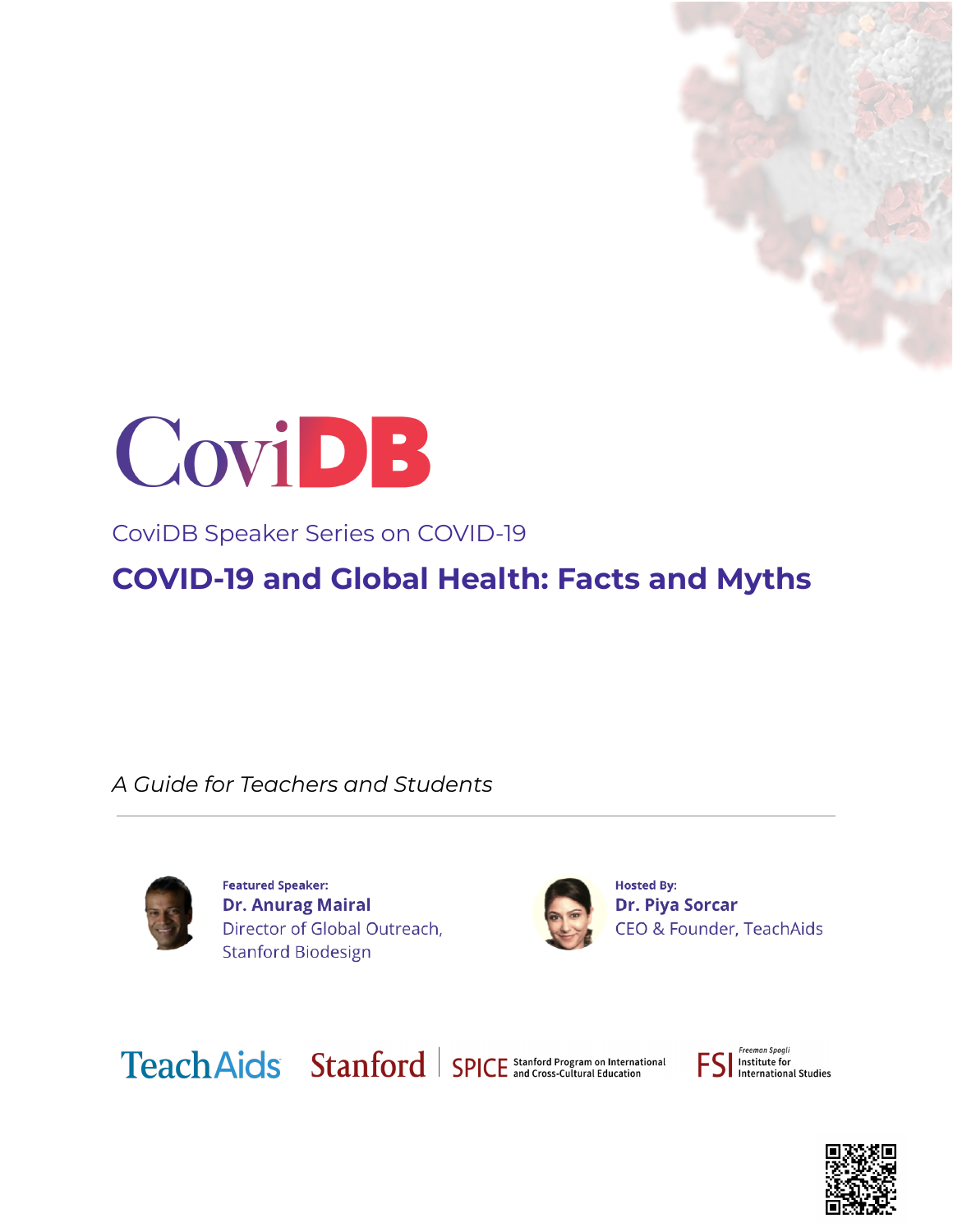**Dr. [Anurag](https://profiles.stanford.edu/anurag-mairal) Mairal** is an Adjunct Professor of Medicine and the Director of Global Outreach Programs at Stanford Byers Center for Biodesign; and Adjunct Professor at Stanford's Graduate School of Business and a Faculty Fellow and Lead for Technology Innovation and Impact at the Center for Innovation in Global Health.

**Dr. Piya [Sorcar](https://teachaids.org/about/team/#team-tab1-10685)** is the Founder and CEO of TeachAids, a Lecturer at Stanford's Graduate School of Education, and an Adjunct Affiliate at Stanford's School of Medicine. She leads a team of world experts in medicine, public health, and education to develop software that solves numerous persistent problems in global health education. She holds a Ph.D. in Learning Sciences and Technology Design from Stanford University.

The purpose of this guide is (1) to provide information to review prior to the viewing of the interview; (2) to suggest guiding questions to consider while viewing the interview; and (3) to recommend debriefing activities.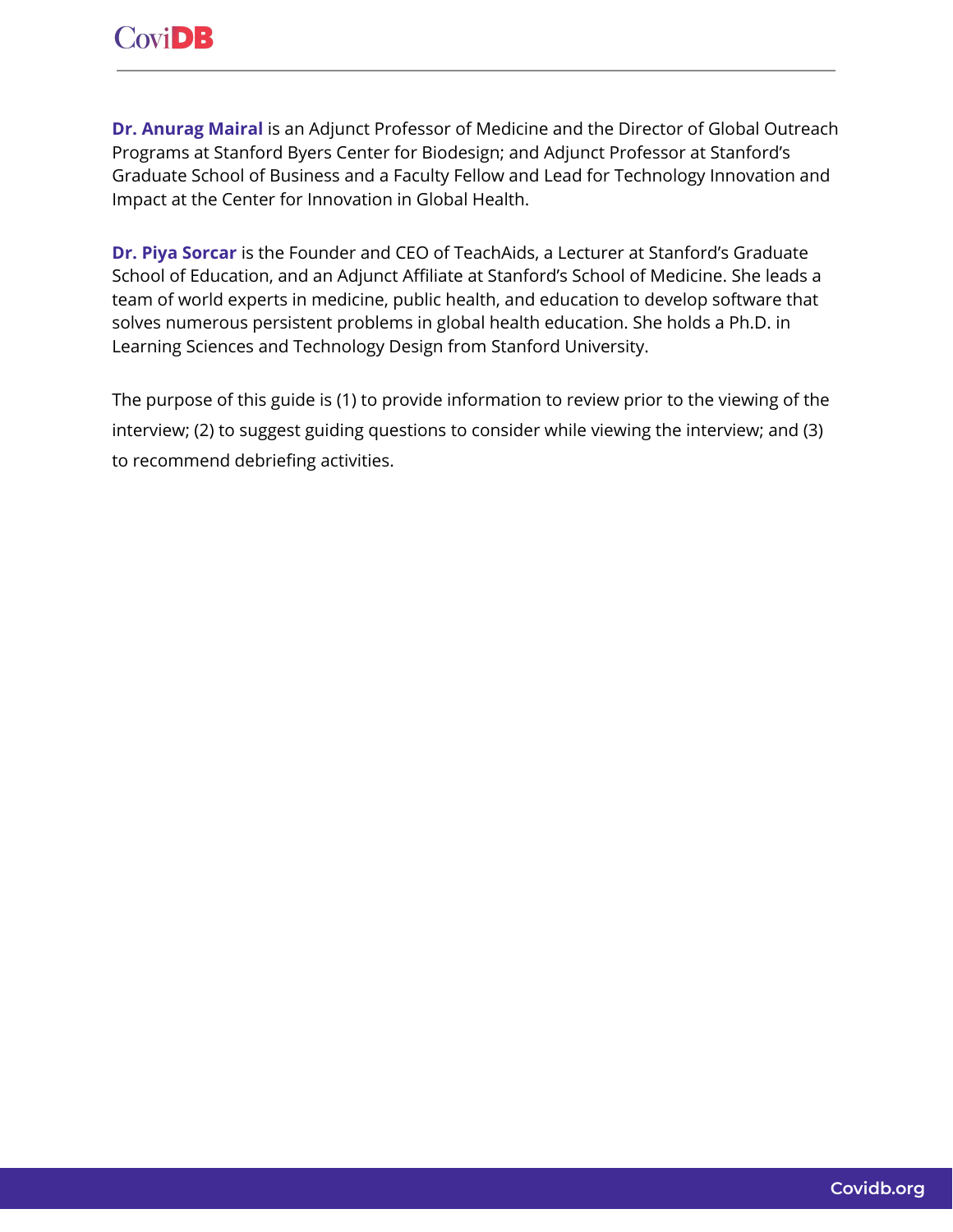## **Information to review prior to the viewing of the interview**

This interview introduces the basics of COVID-19 and focuses on five topics. For teachers' information, each topic is listed below with a summary of the question asked by Dr. Sorcar. During the interview, important terminology is used. A list of the terms and definitions is included on the next two pages. A review of the terms and definitions is recommended prior to the viewing of the interview.

**Topic 1: Transmission**—We've seen a number of illnesses throughout history like SARS and HIV. What's different about this virus and how it behaves?

**Topic 2: Testing**—Testing has been a challenge since the beginning of this crisis. We've made some progress with scientists working around the clock. Could you walk us through the history of this, where you are, and where you are going?

**Topic 3: Misconceptions**—At TeachAids, we are incredibly careful about combating myths and providing accurate information. What are some of the biggest misconceptions you can help clarify?

**Topic 4: Predictions**—You've been on the front lines of this crisis. What are some of your predictions of the future state of our world?

**Topic 5: Hope and Conclusion**—We've been talking a lot about science and facts. And, we know that "sheltering-in-place" has been difficult for us all. It's impacted so many people physically as well as psychologically. Are there insights you could share as concluding thoughts?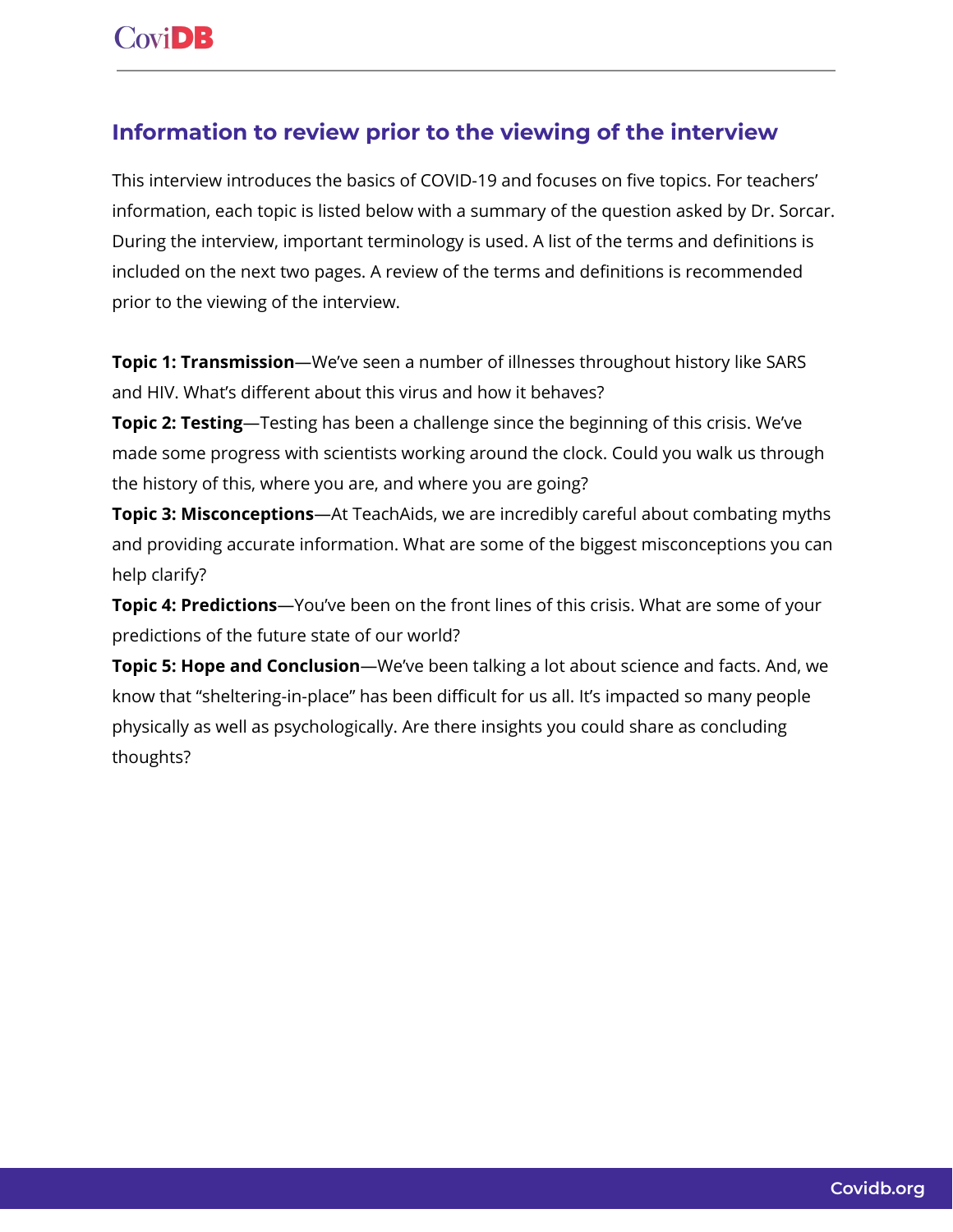## **Definitions**

**Airborne diseases**—illnesses spread by tiny (microparticles) pathogens in the air

**Antibodies**—a blood protein produced in response to and counteracting a specific antigen. Antibodies combine chemically with substances which the body recognizes as alien, such as bacteria, viruses, and foreign substances in the blood.

**Antigen**—a toxin or other foreign substance which induces an immune response in the body, especially the production of antibodies.

**Asymptomatic**—(of a condition or a person) producing or showing no symptom.

**Coronavirus**—a common type of virus, some of which can infect humans, typically leading to an upper respiratory infection. The current pandemic is caused by a novel (new) coronavirus.

**Coronavirus disease 2019 (COVID-19)**—an infectious disease caused by severe acute respiratory syndrome coronavirus (SARS-Cov-2). "CO" stands for "corona," "VI" for "virus," and "D" for disease. Sometimes referred to as novel (new) coronavirus.

**Human immunodeficiency virus**—or HIV is the virus that can lead to acquired immunodeficiency syndrome or AIDS if not treated.

**Immunity**—the ability of an organism to resist a particular infection or toxin by the action of specific antibodies or sensitized white blood cells.

**Incubation period**—the period between exposure to an infection and the appearance of the first symptoms.

**Mutation**—the changing of the structure of a gene, resulting in a variant form that may be transmitted to subsequent generations.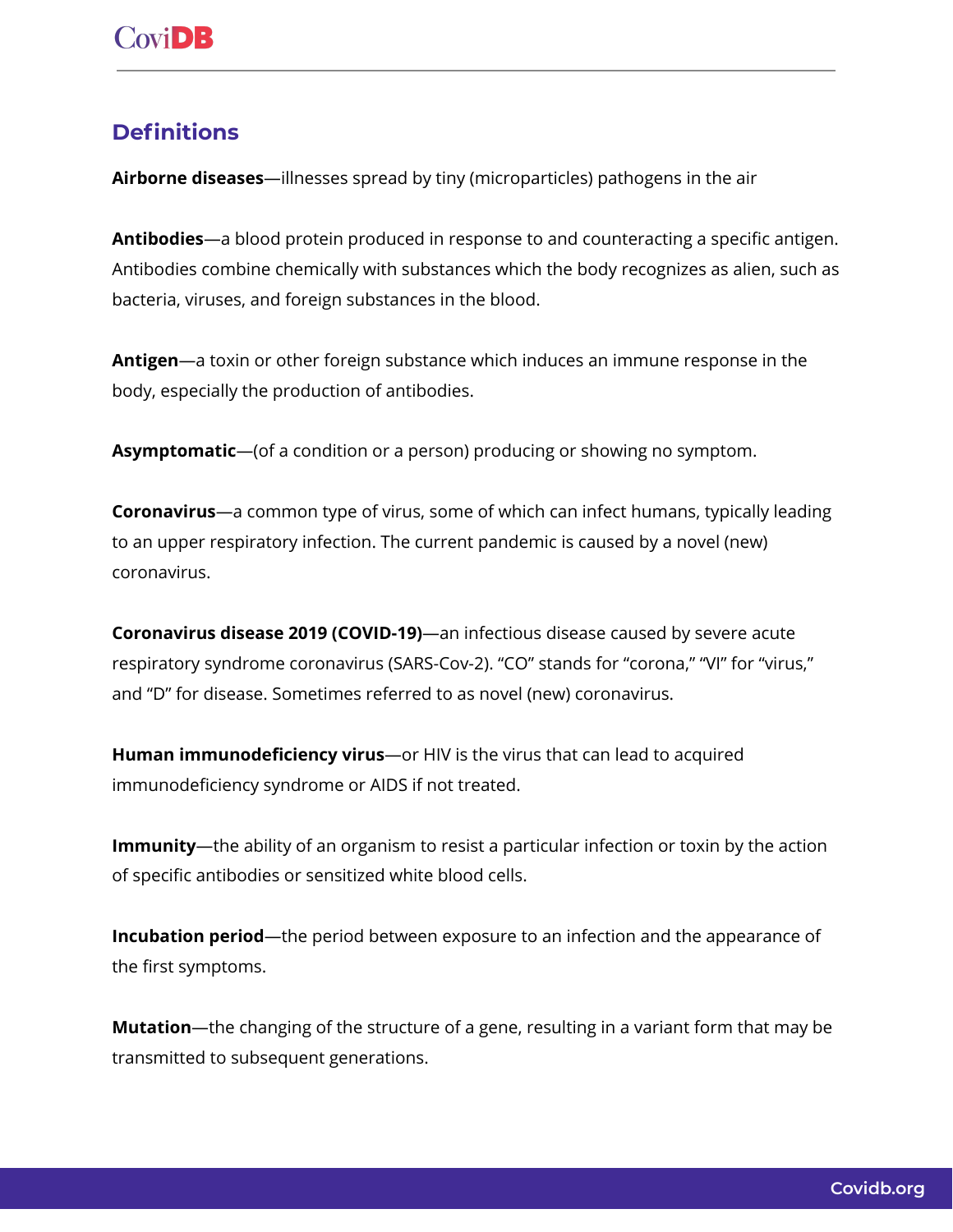# **CoviDB**

**Personal protective equipment**—or PPE refers to protective covering, e.g., surgical masks, surgical and isolation gowns.

**Polymerase chain reaction**—PCR is a method widely used in molecular biology to rapidly make millions to billions of copies of a specific DNA sample, allowing scientists to take a very small sample of DNA and amplify it to a large enough amount to study in detail. PCR and antibody testing are the dominant ways that global healthcare systems are testing people for COVID-19.

**Serological test**—Serological tests measure the amount of antibodies or proteins present in the blood after the body has responded to an infection like COVID-19.

**Severe acute respiratory syndrome**—or SARS is a viral respiratory illness caused by a coronavirus.

**Vaccine**—a substance used to stimulate the production of antibodies and provide immunity against one or several diseases, prepared from the causative agent of a disease, its products, or a synthetic substitute, treated to act as an antigen without inducing the disease.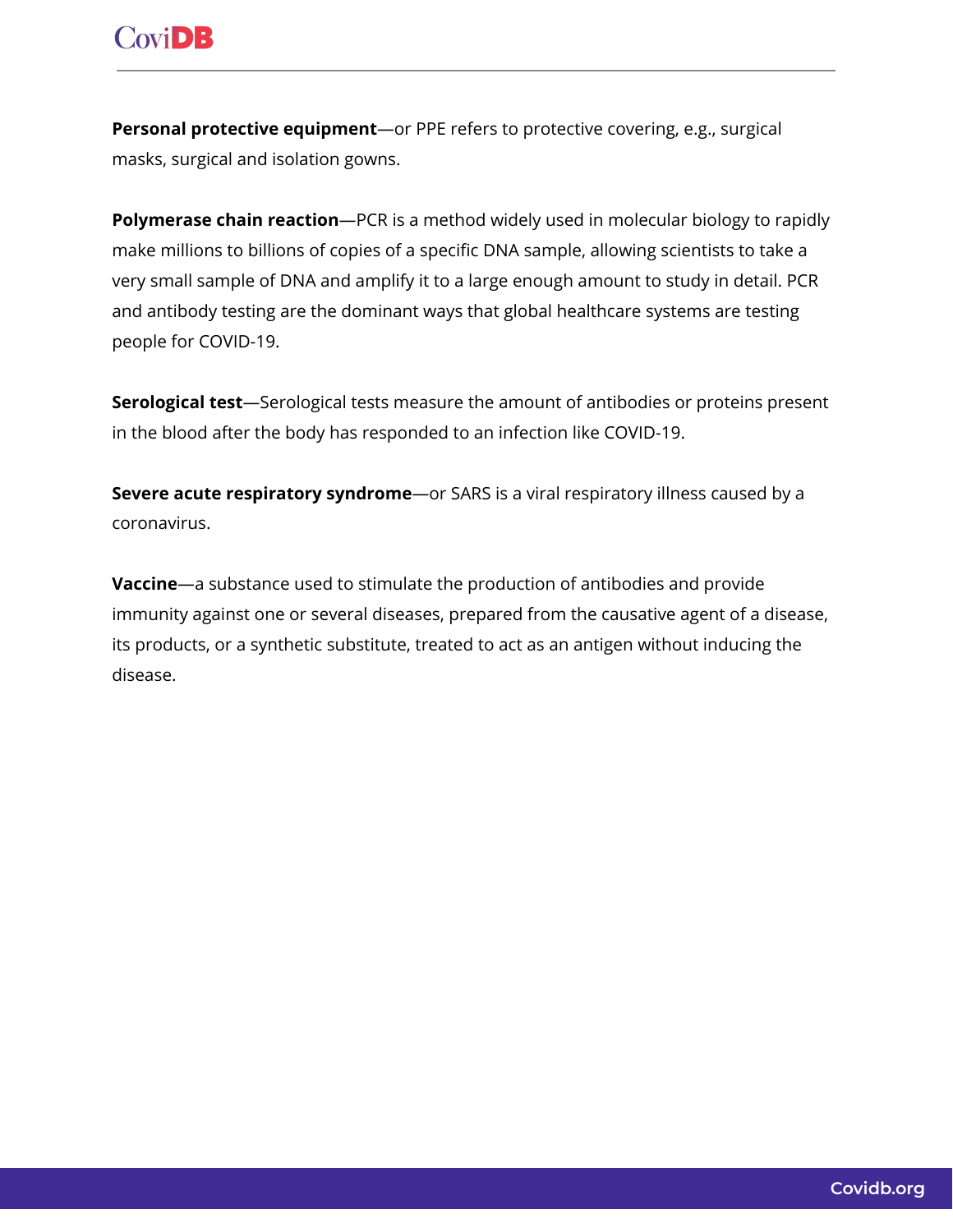## **Guiding questions to consider while viewing the interview**

For teachers who share this interview with a class, consider dividing the class into five small groups and distributing one set of questions (below) to each group.

**Topic 1**—What are the characteristics of COVID-19 that make this disease unique, confusing, and difficult to deal with? Why is the rate of mutation of COVID-19 significant?

**Topic 2**—What are some of the challenges of extensive testing, extensive contact tracing, and isolation of those who are infected? What are some tests that are currently being used to test for COVID-19? What are some of the challenges associated with these tests?

**Topic 3**—How have some of the misconceptions of COVID-19 changed over time? What are some of the reasons why? What is the connection of wearing masks to COVID-19?

**Topic 4**—Who are the groups at higher risk for serious reactions disease to COVID-19? How has the pandemic affected others, such as students? How might our lifestyles (including workstyles) change if and when the pandemic is past us? How might health care system models change? How might local policymaking be impacted? How might supply chains be impacted?

**Topic 5**—What does Dr. Mairal mean by an "optimistic perspective" that emerges from this pandemic? What are some of Dr. Mairal's thoughts in terms of taking successes and mindsets from local levels to the global community, e.g., rich countries helping poor countries, countries with advanced technologies helping countries that do not?